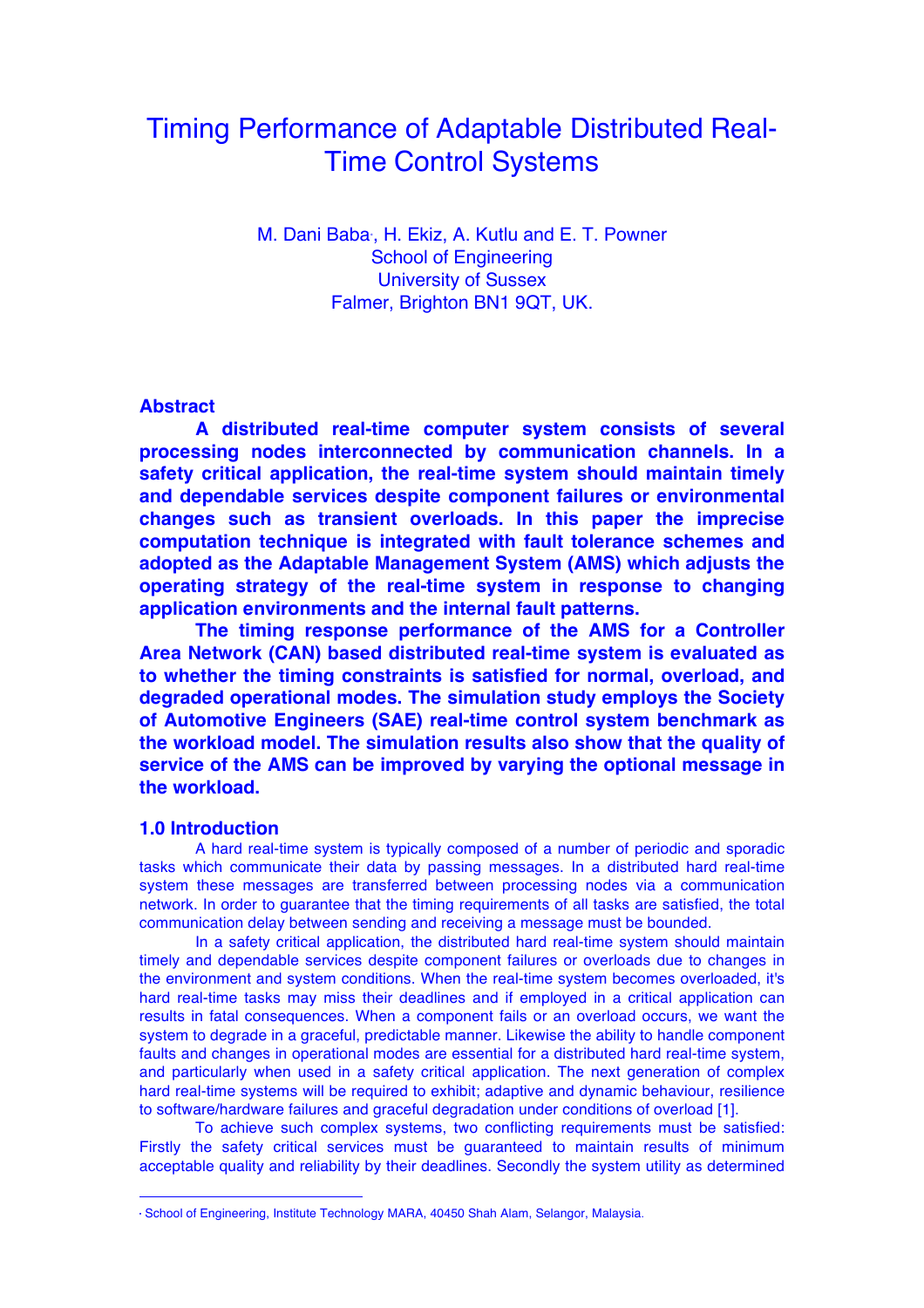by the timeliness, precision and confidence level of the results produced must be maximised. For a critical application, it is reasonable to argue that no event should be unpredictable and that schedulability should be guaranteed before execution. This implies the use of a static scheduling algorithm which can satisfy the first requirement. Whilst the fault tolerance techniques such as the distributed recovery blocks, N-modular redundancy and N-version programming can provide resilience to failures and some features of graceful degradation.

To meet the second requirement of maximising system utility, such techniques as Imprecise computation [3], Multiple versions [4] and Approximate processing [5] schemes can be considered. Each tasks in these schemes can be decomposed into mandatory and optional components. The mandatory components represent critical tasks which must be executed before their deadlines, whilst the timely completion of optional components enhances the utility of the system but is not essential. Typically, the complete execution of optional tasks will produce the precise desired results. However, to execute all the mandatory and optional tasks in the presence of components fault, represents a situation of extreme overload, there remains the issue of choosing the suitable operational modes for the various application environments and fault requirements.

Our approach to this issue is to propose a framework towards an Adaptable Management System (AMS) which adjusts the operating strategy of the real-time system in response to changing application environments and the internal fault patterns. In this paper the imprecise computation technique [3] is incorporated into an Adaptable Management System (AMS) which can adjust its operating strategy in response to changes in the application environment as well as changes in the internal fault pattern. The timing performance of the AMS for a Controller Area Network (CAN) based distributed real-time control system is evaluated as to whether the timing constraint is satisfied for normal, overload, and degraded operational modes. The simulation uses the Society of Automotive Engineers (SAE) automotive control system benchmark which is typically associated with real-time control system as the workload. This paper is structured as follows: The next section outlines the CAN protocol. Section 3 describes the SAE benchmark workload model. Section 4 presents the simulation model. Section 5 presents the performance evaluation results. Section 6 describes the quality of result. Finally the paper concludes with Section 7.

#### **2.0 Controller Area Network**.

The Controller Area Network (CAN) is an advanced serial communication protocol which can efficiently support distributed real-time control system with a very high level of data integrity [2]. CAN was originally designed for automotive applications where nodes such as the engine management system, anti-lock braking electronic unit, and other vehicle control systems were to be connected to single communication bus. A CAN based system is typically consists of a number of processors which are connected to the broadcast bus via the CAN controller devices. More information on CAN protocol and the operation of the network controller is available in literature [2,6]. However, some features of the protocol which are especially relevent to our study are discussed here.

#### 2.1 Error Detection and Recovery

The CAN protocol implements powerful error detection mechanisms focusing on Cyclic Redundancy Check (CRC), bit stuffing, and both positive and negative acknowledgement. The significant feature of CAN error detection scheme is that CAN alerts all stations in the network when an error has been detected at the time the error is first recognised. As a result, non-productive bus time is minimized and data quality is ensured. The stations are provided with this information by using two complimentary acknowledge schemes. The receiver stations will provide positive acknowledge upon receiving a correct message. Negative acknowledgement will be sent out by any station at the point it detects an error in the message. The corrupted message will be rejected by all receiver stations and the transmitter station will automatically re-enter arbitration to retransmit the failed message. Additionally, if a CAN controller transmits repetitive errors, it will remove itself from the bus and notify the host processor.

#### **3.0 Workload Model**

The structure of the workload model used in the simulation contains seven control nodes. These seven automotive control nodes are connected to a real-time communication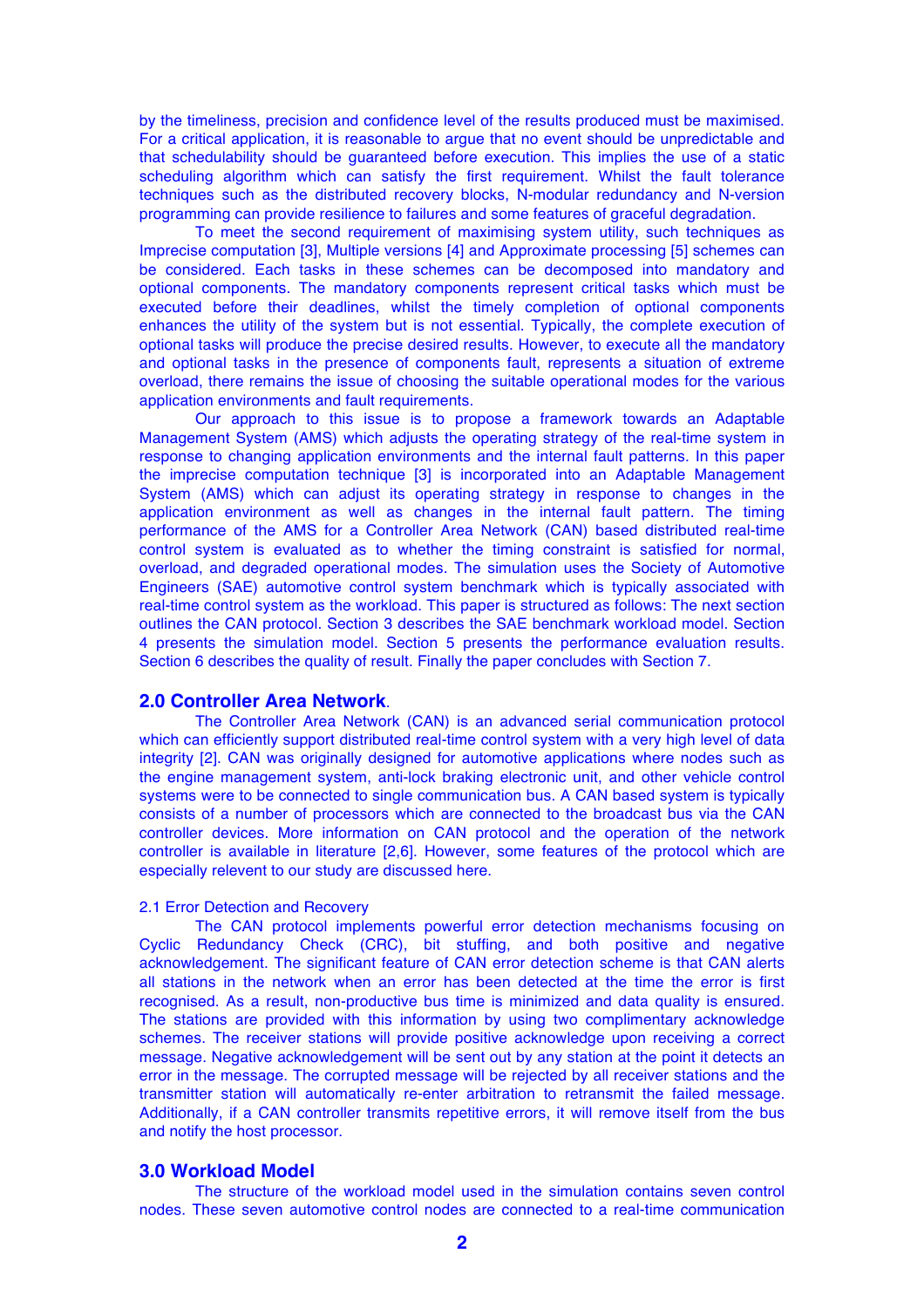channel which handles the SAE benchmark signals containing 53 different types of messages. Some of these messages are sporadic in nature while others are periodic control data. Since the benchmark does not specify the minimum interarrival time for some sporadic messages, then sensible values are assumed. From previous work [7], the 53 types of the benchmark signals are shown to be unschedulable using the Deadline Monotonic (DM) scheme at 125Kbits/s bus speed. In fact only 7 types of messages satisfy their timing constraints as computed using the worse case timing response analysis. However at a higher bus speed, the DM scheme has no difficulty in scheduling all the benchmark signals. To overcome the scheduling problem, a message piggybacking technique has been employed to reduce the bus utilisation. This is implemented in the form of message server which polls and collects several messages from the same source and then sends out as a single long message. The server chosen has 10ms period and a latency of 10ms. The newly transformed benchmark signals now consists of only 17 message types as shown in Table: 1. This newly transformed set of benchmark signals has been adopted as the workload model in the simulation. The bus speed used in the simulation is 125Kbits/s since a higher speed does not pose any scheduling difficulty and is also suitable for use in twisted pair cabling.

| <b>Message</b>  | <b>Signals</b>         | <b>Size</b>             | <b>Jitter</b> | Period | <b>Deadline</b> | Periodic/       |
|-----------------|------------------------|-------------------------|---------------|--------|-----------------|-----------------|
| <b>Number</b>   | <b>Number</b>          | (bytes)                 | (ms)          | (ms)   | (ms)            | <b>Sporadic</b> |
|                 | 14                     |                         | 0.1           | 50.0   | 5.0             | S               |
| $\overline{2}$  | 8,9                    | $\overline{2}$          | 0.1           | 5.0    | 5.0             | P               |
| 3               | $\overline{7}$         | 1                       | 0.1           | 5.0    | 5.0             | P               |
| 4               | 43,49                  | $\overline{2}$          | 0.1           | 5.0    | 5.0             | P               |
| 5               | 11                     | 1                       | 0.1           | 5.0    | 5.0             | P               |
| $6\phantom{1}6$ | 29,30,32,42            | 4                       | 0.1           | 5.0    | 5.0             | P               |
| $\overline{7}$  | 31, 34, 35, 37, 38, 39 | $\overline{\mathbf{4}}$ | 0.2           | 10.0   | 10.0            | S               |
|                 | 40,44,46,48,53,        |                         |               |        |                 |                 |
| 8               | 23,24,25,28            | 1                       | 0.2           | 10.0   | 10.0            | S               |
| 9               | 15, 16, 17, 19, 20, 22 | $\overline{2}$          | 0.2           | 10.0   | 10.0            | S               |
|                 | 26,27                  |                         |               |        |                 |                 |
| 10              | 41,45,47,50,51,52      | $\overline{2}$          | 0.2           | 10.0   | 10.0            | S               |
| 11              | 18                     | 1                       | 0.2           | 50.0   | 20.0            | S               |
| 12              | 1,2,4,6                | $\overline{\mathbf{4}}$ | 0.3           | 100.0  | 100.0           | P               |
| 13              | 12 <sub>2</sub>        | 1                       | 0.3           | 100.0  | 100.0           | P               |
| 14              | 10                     | 1                       | 0.2           | 100.0  | 100.0           | P               |
| 15              | 3, 5, 13               | 3                       | 0.4           | 1000.0 | 1000.0          | P               |
| 16              | 21                     | 1                       | 0.3           | 1000.0 | 1000.0          | P               |
| 17              | 33,36<br>_______       | 1<br>$\sim$             | 0.3<br>$\sim$ | 1000.0 | 1000.0          | P               |

Table 1: Transformed Benchmark Signals

# **4.0 Simulation Model**

The 17 transformed benchmark signals are mapped into the CAN standard message format. The message priority is ordered according to deadline monotonic scheme: a message with short deadline is assigned with a higher priority [7]. In this simulation the maximum message delivery delay is evaluated as in Equation 1.

$$
MessageDeliveryDelay = \frac{MessageFrame}{Baudrate} + OverheadTime
$$
 (1)

The message frame as depicted in Figure 2 contains information such as the identifier, error checking, control field, and the user data. Since a stuff bit is added by the transmitting node after 5 consecutive equal bit levels, the message frame length can vary as in Equation 2. The message frame will be at its maximum length if after every 5th bit in the bit stream a stuffbit is added. This means that the maximum message frame length is 20% longer than the minimum length.

$$
8 \times Data + 47bit \le MessageFrame \le 8 \times Data + 47bit + 0.2(8 \times Data + 34bit)
$$
 (2)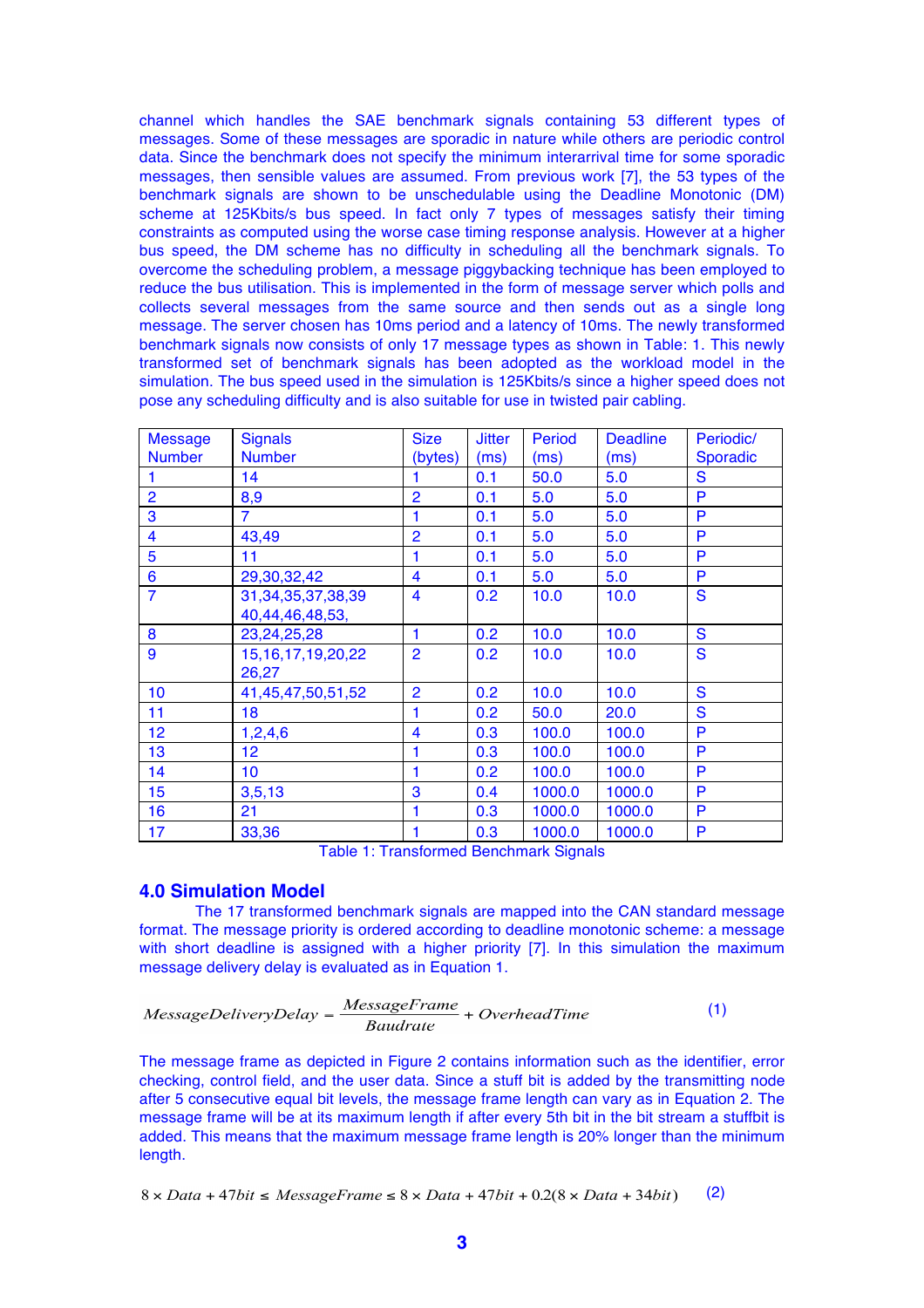The overhead of a CAN message frame amounts to a total of 47 bits, out of which 34 bits are subjected to bit-stuffing. The data field (between 0 and 8 bytes) in the message frame is also being subjected to bit-stuffing. However, on the average 2 stuffbits are sufficient for most short messages. The message frame length is the most important factor that influences the delivery delay time. The overhead time comprises of software delay, controller delay and the bus access time. However, in this paper, the evaluation of the worst case message delivery delay ignores the software delay incurred when sending or receiving messages.

To ensure that the worse case scenario exists in the simulation environment, all the 17 types of messages are initially generated simultaneously. This creates the situation where all messages are available and attempt to access the bus at the same time. At this critical instant the delivery of messages will have the largest latency time.

#### 4.1 Fault Tolerant Model

The distributed fault tolerant model of the real-time control system consists of a set of fail-silent computing stations connected by one or two replicated broadcast global communication channels. The simulation model adopts the approach to cluster the computing stations into Fault Tolerant Units (FTU) [8]. The FTU consists of two active but redundant computing stations also known as network nodes, namely the primary and secondary nodes. All the network nodes belonging to a particular FTU to provide the same service. They receive and process similar messages, and therefore maintain internal state equivalence. However, there is a slight difference since the primary node can always broadcast its messages on the global communication channel, whilst the secondary node can only transmit its messages whenever the primary node is faulty. Every FTU provides its specified services as long as at least one of the network nodes is functioning. Figure 1 shows the distributed fault tolerant model of the real-time control system which comprises of seven FTUs.



The CAN error handling and recovery mechanisms are assumed to be integrated into the Adaptive Management System (AMS), and the AMS is distributed to all network nodes. If the AMS detects the primary node is faulty, then the AMS will disconnect the faulty node from the global bus. However, before the faulty primary node can be disconnected, it's AMS will activate the secondary node from the same FTU to begin transmitting messages. The secondary node can be initiated via the dual redundant intra-node-pair channel of the FTU. While the global communication channel consists of two active broadcast buses, and here called CANbus and its replicate the RCANbus. For improved bus efficiency, both busses are involved in the transfer of messages, and if one of them fails, then all messages will go through the working bus. In CAN protocol the valid bus status can only have one of two complementary logic values: Dominant or Recessive. For any other logic state the AMS will assume the bus is faulty. Hence the fault tolerant model implies that once the faulty components (network node or communication channel) are detected by the AMS, the recovery action takes immediate effect to initiate the respective active redundant components to continue the real-time processing.

#### 4.2 Operational Modes

To develop an adaptive fault tolerant real-time system, the services provided should be specified with different levels of required tolerance and acceptable functionality. Figure 2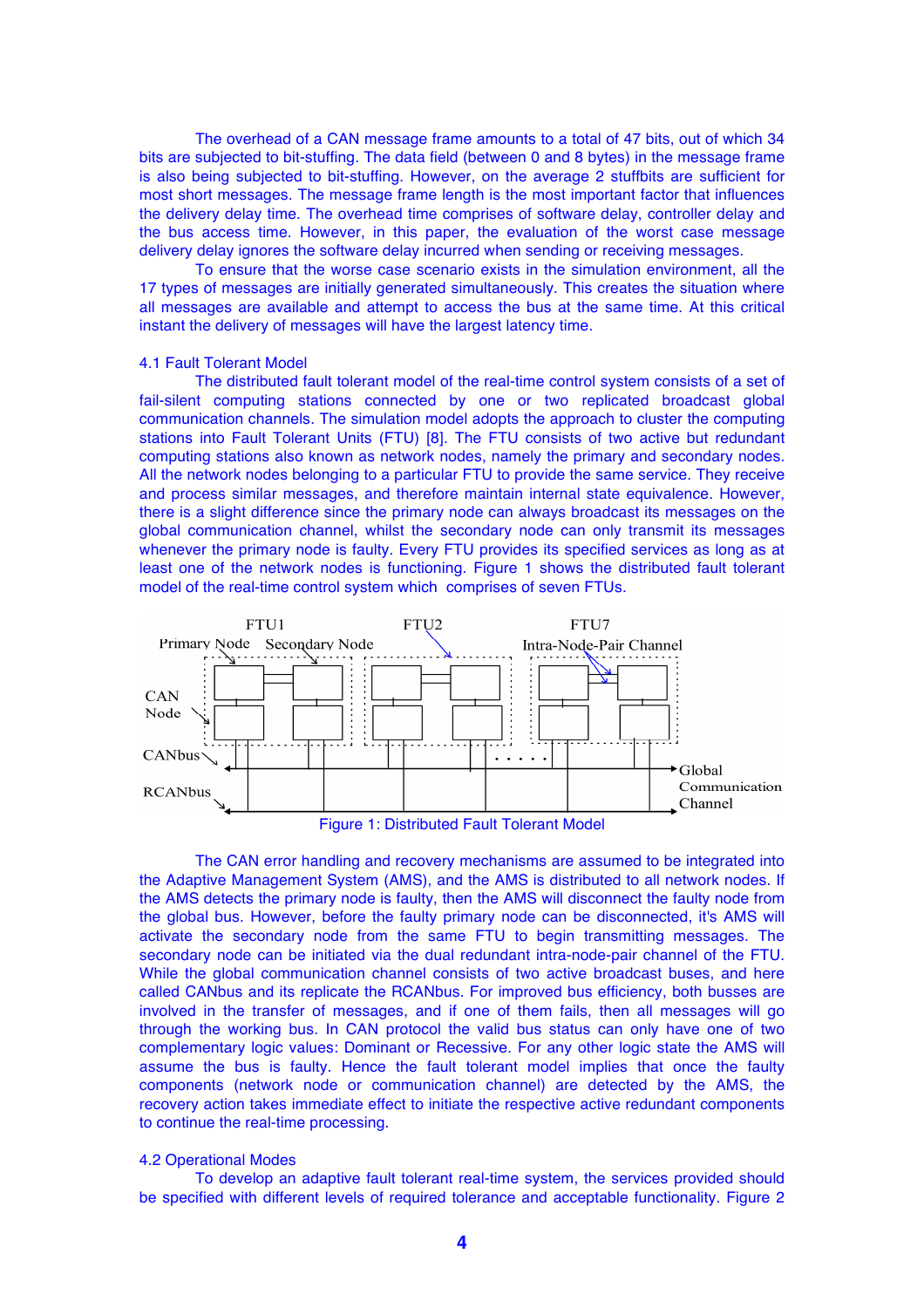illustrates the acceptable fault tolerance and functionality for the three basic operational modes in an automotive control system when it experiences component faults and transient overloads. The noise probability percentage is used to model message transfer lost due to noise induced in the communication channels. Noise probability for both channels is assumed to be independent. A 0% noise probability indicates that there is no message lost, while 100% means all the message transferred is lost due to noise. During the normal mode operation the channel is assumed to be stable and there is no noise present to corrupt the transfer of messages. If there is noise detected in the channel, the AMS will initiate the mode change to the transient overload mode. In transient overload mode, the real-time system can tolerate noisy channel, but if any one of the two active noisy channel is faulty, then the AMS will activate the change to the degraded operational mode. When the faulty channel is restored, the system will return to the transient overload or the normal mode of operation if the channel is stable. However in this paper a study of the issue of how the mode change occur is not addressed. Instead it is assumed that when a mode change occurs, a given set of messages are to be transferred in real-time.



# **5.0 Simulation Results**

Table 2 shows the simulation results of the worst case timing response evaluation of an adaptive fault tolerant real-time control system that employs imprecise computation technique for various modes of operation. The results listed are collected from the worst case delay evaluation from several runs each of 2 seconds simulation. For clearer presentation, the message parameters such as jitter, period, and deadline which are invariant across all the three modes are not included in Table 2, but they are available in Table 1.

| Msg or                  | <b>Message</b>                | <b>Normal</b> | <b>Mode</b> | <b>Transient</b> | Overload  | <b>Degraded</b> | <b>Mode</b> |
|-------------------------|-------------------------------|---------------|-------------|------------------|-----------|-----------------|-------------|
| <b>Priority</b>         | Length                        | Response      | R(ms)       | $R(ms)$ $@$      | 10% Error | $R(ms)$ @       | 10% Error   |
| No.                     | (bytes)                       | 0% Error      | 5% Error    | No IT            | With IT   | No IT           | With IT     |
| $\blacksquare$          |                               | 0.456         | 0.456       | 0.456            | 0.456     | 0.456           | 0.456       |
| $\overline{2}$          | $\overline{2}$                | 0.976         | 1.496       | 2.992            | 2.472     | 2.992           | 2.928       |
| 3                       |                               | 1.432         | 1.952       | 2.408            | 2.344     | 2.408           | 2.344       |
| $\overline{\mathbf{4}}$ | 2 (1 for TO)<br>$(1 for DM*)$ | 1.952         | 2.992       | $6.04*$          | 3.08      | 6.096*          | 3.384       |
| 5                       |                               | 2.408         | 3.056       | 3.576            | 3.32      | 4.032           | 3.84        |
| $6\phantom{1}6$         | 4 (2 for TO)<br>$(1 for DM*)$ | 3.056         | 4.52        | $6.104*$         | 4.664     | 8.896*          | 4.296       |
| $\overline{7}$          | 4                             | 3.704         | 5.264       | 5.264            | 5.136     | 8.576           | 8.128       |
| 8                       |                               | 4.16          | 4.808       | 4.808            | 4.744     | 8.056           | 5.4         |
| 9                       | $\overline{2}$                | 4.68          | 5.784       | 6.76             | 5.2       | 9.224           | 8.264       |
| 10                      | $\overline{2}$                | 5.136         | 6.24        | 6.496            | 5.656     | 9.68            | 9.056       |
| 11                      | 1                             | 5.592         | 6.696       | 7.216            | 5.92      | 10.328          | 9.176       |
| 12                      | $\overline{\mathbf{4}}$       | 6.24          | 6.888       | 7.344            | 7.152     | 20.008          | 9.824       |
| 13                      |                               | 6.696         | 7.344       | 7.344            | 7.024     | 20.136          | 10.28       |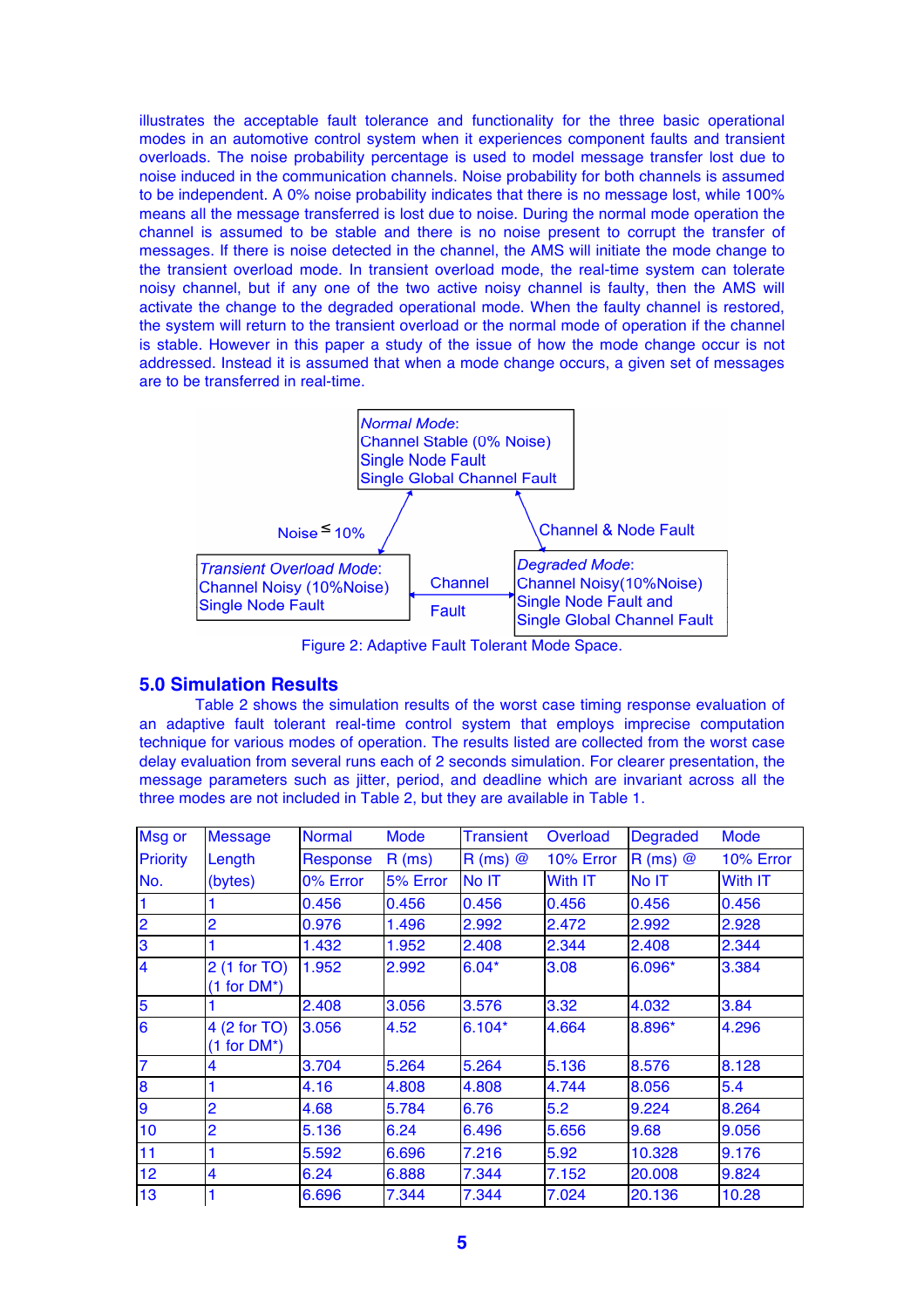| $\overline{14}$ | 7.152 | 7.80  | 7.80  | 7.608 | 25.272 | 15.16  |
|-----------------|-------|-------|-------|-------|--------|--------|
| 15              | 7.736 | 7.736 | 8.776 | 7.544 | 19.368 | 18.088 |
| 16              | 8.192 | 8.192 | 8.192 | 8.0   | 19.824 | 10.28  |
| $\overline{17}$ | 8.648 | 8.648 | 9.92  | 8.456 | 20.28  | 18.544 |

Note: TO=Transient Overload with IT, DM\*=Degraded Mode with IT, \*= Missing Deadline

Table 2: Worst Case Message Delivery Time for Normal, Transient Overload and Degraded Mode of operation.

#### 5.1 Message Delivery Time Under Normal Mode

From Table 2, all the 17 types of the transformed benchmark signals are schedulable (i.e. the worst case message delay satisfy its timing constraint) with Deadline Monotonic (DM) scheme when operating in the normal operational mode. Under normal mode it is assumed that there is no noise present in the communication channel to corrupt the messages while in transfer. However when 5% noise probability is introduced in both channels, the worst case delivery time for all the messages still meet their timing constraints. This result indicates that when the system is in the normal mode it can tolerate 5% noise probability which is handled by the CAN protocol error recovery mechanism.

#### 5.2 Message Delivery Time Under Transient Overload Mode

In transient overload mode, we assume the global communication channels are noisy and may cause some messages to be corrupted and discarded. With CAN protocol the transmitter will retransmit the lost message at its next opportunity through normal bus access arbitration. The side effect of automatic retransmission may cause some messages to miss the deadline as indicated by \* in Table 2. One way of overcoming timing faults due to changing application environment is to apply the imprecise computation technique as the adaptive fault tolerant mechanism for the real-time system. With this technique, a message or a set of messages can be partitioned into compulsory and optional parts. During normal operating condition both parts of a message or set of messages are transmitted, hence resulting in the desired timely precise message. Whenever abnormality occurs, the optional part can be skipped to conserve system resources. Skipping the optional part produces an imprecise (i.e. approximate) result which can still be acceptable to the application if the controlled system remains stable.

In the simulation, the Imprecise Technique (IT) is applied to Message Nos: 4 and 6 only as these messages miss their deadline whenever transient overload develops as 10% noise is introduced in both channels. It is appropriate to apply IT to these messages as they are long messages with short deadlines and if corrupted with noise their retransmission delay could be significant and can lead to missing of their deadline. The length of the optional part for Message Nos: 4 and 6 are 1 byte and 2 byte respectively. Results from Table 2 shows that all messages satisfy their timing constraint even under transient overload after applying this technique.

## 5.3 Message Delivery Time Under Degraded Mode

The adaptive fault tolerant real-time control system enters the degraded operational mode whenever one of the global communication channel becomes faulty. A critical situation exists if the functioning channel also experiences excessive interference from the environment. From Table 2, Message Nos: 4 and 6 fail to satisfy their timing constraint again if the noise probability is increased to 10%. In the simulation, Message Nos: 4 and 6 is treated with the imprecise technique to increase system robustness towards a single channel fault and noisy environment.

#### **6.0 Quality of Result (QoR)**

In imprecise computation technique, both the compulsory and optional parts of a message must be transmitted completely to achieve the desired precise result. During overloads, the optional part can be skipped or discarded which produces an approximate result. The accuracy of the approximate result is proportional to the length of the discarded optional message. In the simulation the imprecise technique is applied to Message Numbers: 4 and 6 which always miss their deadline during overloads. The quality or accuracy of these messages after being treated with IT is shown in Table 3 for the three operational modes. The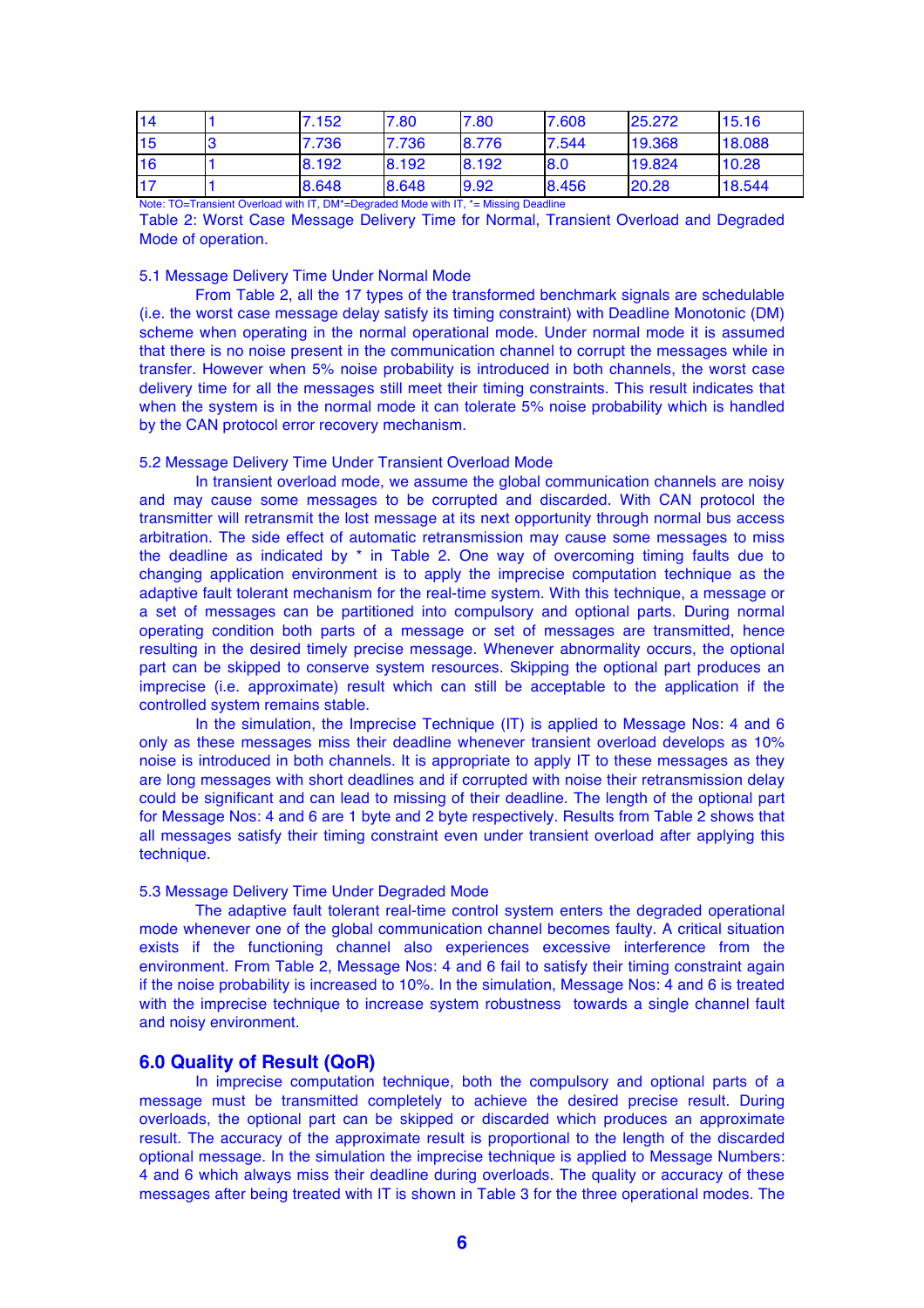results from Table 3 establish that the quality of result or the performance of the real-time system degrades as the operational mode changes from normal to transient and finally to the degraded mode.

|                                | <b>Accuracy of Messages</b> |               |                       |  |  |  |
|--------------------------------|-----------------------------|---------------|-----------------------|--|--|--|
| <b>Mode of Operation</b>       | Message No: 4               | Message No: 6 | <b>Other Messages</b> |  |  |  |
| <b>Normal Mode</b>             | 100%                        | 100%          | 100%                  |  |  |  |
| <b>Transient Overload Mode</b> | 50%                         | 50%           | 100%                  |  |  |  |
| <b>Degraded Mode</b>           | 50%                         | 25%           | 100%                  |  |  |  |

Table 3: Quality of Result

## 6.1 To Improve Quality of Result

Another approach to improve the quality of result when using the imprecise technique is to vary the workload. In the simulation the workload is varied by transmitting the optional messages at a much lower rate. For this case the optional part of Message Nos: 4 and 6 after treatment with IT are labelled as Message Nos: 18 and 19 respectively. These optional messages are not totally discarded as in the previous evaluation, but instead are sampled at lower rate. The result of such assessment is to improve the performance of the adaptive fault tolerant system for the three operational modes is shown in Table 5. The parameters which are invariant to the three operational modes are listed in Table 4.

| <b>Msg</b>     | <b>Size</b>             | <b>Jitter</b> | <b>Period</b> | <b>Deadline</b> | <b>Priority</b> |
|----------------|-------------------------|---------------|---------------|-----------------|-----------------|
| No:            | (bytes)                 | (ms)          | (ms)          | (ms)            | <b>DM</b>       |
| 1              | 1                       | 0.1           | 50            | 5               | 1               |
| $\overline{2}$ | $\overline{2}$          | 0.1           | 5             | 5               | 2               |
| 3              | 1                       | 0.1           | 5             | 5               | 3               |
| 4              | 1                       | 0.1           | 5             | 5               | 4               |
| 5              | 1                       | 0.1           | 5             | 5               | 6               |
| 6              | $\overline{2}$          | 0.1           | 5             | 5               | $\overline{7}$  |
| $\overline{7}$ | $\overline{\mathbf{4}}$ | 0.2           | 10            | 10              | 9               |
| 8              | 1                       | 0.2           | 10            | 10              | 10              |
| 9              | $\overline{2}$          | 0.2           | 10            | 10              | 11              |
| 10             | $\overline{2}$          | 0.2           | 10            | 10              | 12              |
| 11             | 1                       | 0.2           | 50            | 20              | 13              |
| 12             | 4                       | 0.3           | 100           | 100             | 14              |
| 13             | 1                       | 0.3           | 100           | 100             | 15              |
| 14             | 1                       | 0.2           | 100           | 100             | 16              |
| 15             | 3                       | 0.4           | 1000          | 1000            | 17              |
| 16             | 1                       | 0.3           | 1000          | 1000            | 18              |
| 17             | 1                       | 0.3           | 1000          | 1000            | 19              |
| 18             | 1                       | 0.1           | 5             | 5               | 5               |
| 19             | $\overline{2}$          | 0.1           | 5             | 5               | 8               |

Table 4: The Invariant Parameters for the Three Operational Modes

|                | Number of          | <b>Normal</b> | <b>Mode</b> | <b>Transient</b> | Overload  | <b>Degraded</b> | <b>Mode</b> |
|----------------|--------------------|---------------|-------------|------------------|-----------|-----------------|-------------|
| <b>Msg</b>     | <b>Messages</b>    | Response      | R(ms)       | $R(ms)$ $@$      | 10% Error | $R(ms)$ $@$     | 10% Error   |
| No:            | <b>Transferred</b> | 0% Error      | 5% Error    | No IT            | With IT   | No IT           | With IT     |
|                | 40                 | 0.456         | 0.456       | 0.864            | 0.456     | 1.536           | 0.456       |
| 2              | 400                | 0.976         | 1.952       | 3.904            | 3.448     | 3.928           | 3.904       |
| 3              | 400                | 1.432         | 2.344       | 2.344            | 2.344     | 3.272           | 2.36        |
| $\overline{4}$ | 400                | 1.888         | 2.408       | 2.80             | 2.80      | 2.816           | 2.80        |
| 5              | 400                | 2.80          | 3.32        | 4.36             | 4.296     | 4.632           | 4.332       |
| 6              | 400                | 3.32          | 4.36        | 4.88             | 4.136     | 8.392*          | 4.424       |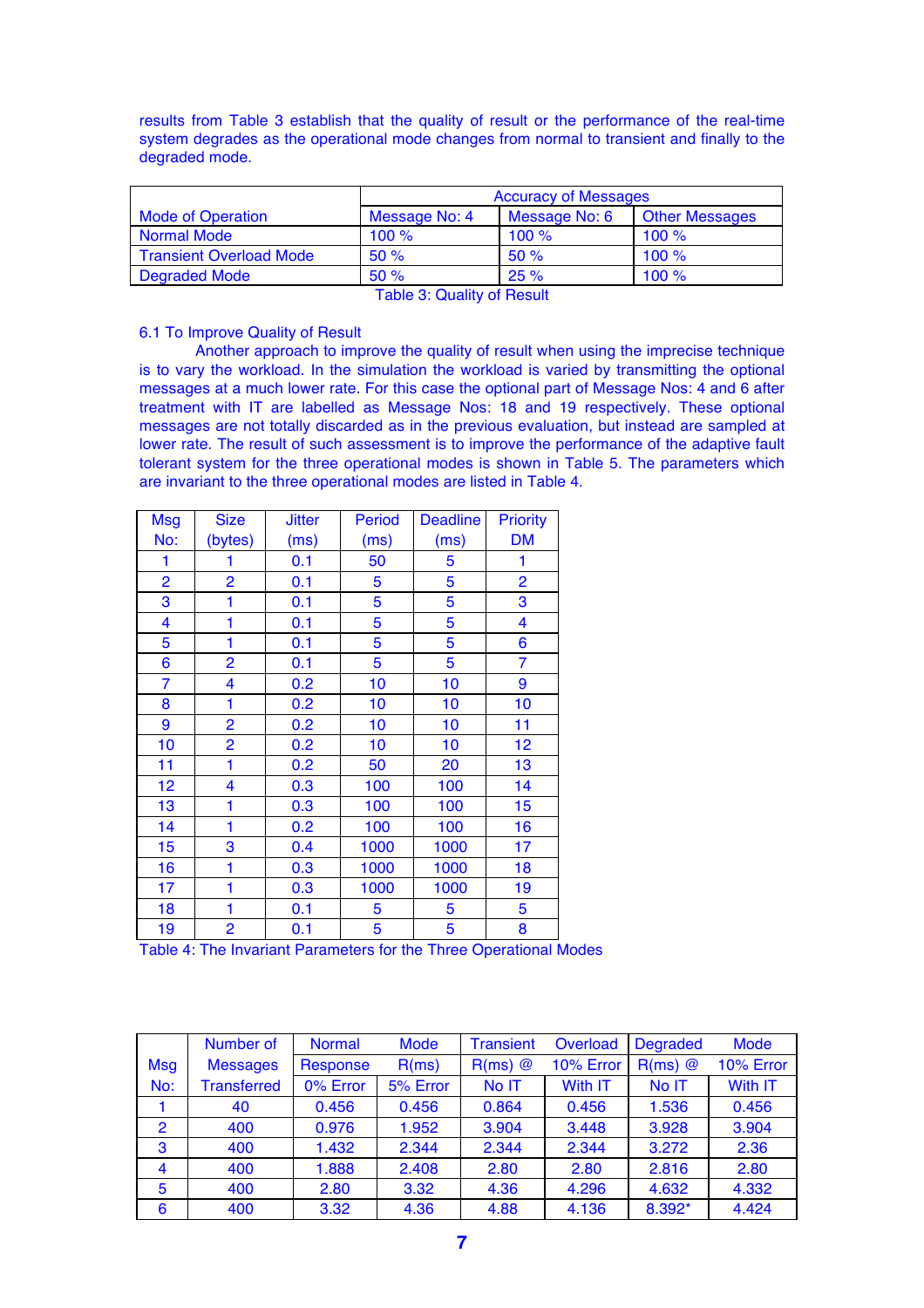| $\overline{7}$ | 200            | 4.488 | 5.656 | 6.176    | 5.784 | 9.952     | 8.976  |
|----------------|----------------|-------|-------|----------|-------|-----------|--------|
| 8              | 200            | 4.944 | 5.40  | 5.464    | 4.944 | $10.232*$ | 5.4    |
| 9              | 200            | 5.464 | 5.984 | 6.568    | 5.984 | 15.464*   | 8.52   |
| 10             | 200            | 5.92  | 6.376 | 7.256    | 6.8   | 29.368*   | 9.432  |
| 11             | 40             | 6.376 | 7.064 | 7.064    | 6.376 | 20.232*   | 9.432  |
| 12             | 20             | 7.024 | 8.128 | 8.128    | 7.024 | 30.472    | 18.144 |
| 13             | 20             | 7.48  | 7.936 | 8.0      | 7.48  | 49.304    | 18.6   |
| 14             | 20             | 7.936 | 8.584 | 8.584    | 7.936 | 50.216    | 19.056 |
| 15             | $\overline{2}$ | 8.52  | 8.52  | 8.52     | 8.52  | 49.664    | 18.28  |
| 16             | $\overline{2}$ | 8.976 | 8.976 | 8.976    | 9.888 | 50.12     | 18.736 |
| 17             | $\overline{2}$ | 9.432 | 9.432 | 9.432    | 9.432 | 70.28     | 19.192 |
| 18             | 400            | 2.344 | 3.256 | 3.384    | 2.864 | 3.776     | 2.344  |
|                | $(34$ for TO)  |       |       |          |       |           |        |
|                | $(10 for DM*)$ |       |       |          |       |           |        |
| 19             | 400            | 3.84  | 5.0   | $5.464*$ | 4.816 | $8.912*$  | 4.296  |
|                | $(34$ for TO)  |       |       |          |       |           |        |
|                | $(10 for DM*)$ |       |       |          |       |           |        |

Note: TO= Transient Overload with IT, DM<sup>\*</sup>= Degraded Mode with IT, <sup>\*</sup>= Missing Deadline

Table 5: Worst Case Delivery Time for Normal, Transient Overload and Degraded Mode with improved QoR.

Table 5 shows the result of the worst case message delay time collected after 2 seconds simulation run for the normal, transient overload, and degraded modes of operation with improved QoR. Under the normal operational mode the real-time system barely tolerates 5% noise probability. The optional part of Message No: 6 (i.e. Message No: 19) can just satisfy the timing requirement as shown in Table 5. The increase in message delay is due to the increase in bus utilisation and node processing time since the CAN protocol incurs at least 47 bits of overhead per optional message transferred.

When operating in the transient overload mode, the optional Message No: 19 fails the timing constraint when 10% noise probability is induced into both channels. By varying the load of the optional messages (i.e. Message No:18 and 19) the system can satisfy the timing requirement. For a 2 seconds simulation run, the workload is varied by sampling the optional message at lower rate such that 34 out of 400 of these messages are transmitted.

For degraded operational mode the system with the improved QoR scheme can sustain upto six message types of timing failures. However only 10 out of 400 of the optional message load are transmitted as shown in Table 5. The overall quality of service in this approach where the workload is varied is much better when compared to the previous case for all operational modes as shown in Table 6.

|                                | <b>Accuracy of Messages</b> |               |                       |  |  |
|--------------------------------|-----------------------------|---------------|-----------------------|--|--|
| <b>Mode of Operation</b>       | Message No: 4               | Message No: 6 | <b>Other Messages</b> |  |  |
| <b>Normal Mode</b>             | 100%                        | 100%          | 100%                  |  |  |
| <b>Transient Overload Mode</b> | 54.25%                      | 54.25%        | 100%                  |  |  |
| <b>Degraded Mode</b>           | 51.25%                      | 51.25%        | 100%                  |  |  |

Table 6: Improved Quality of Result

# **7.0 Conclusion**

This paper has attempted to establish that imprecise computation technique can be employed as adaptive fault tolerant mechanism in distributed real-time CAN based system. From the performance evaluation, the adaptive fault tolerant real-time system that uses imprecise technique can maintain timely and dependable services despite component failures and changes in application environment. This goal is achieved by trading the quality of service for guaranteed message timing response. To improve the quality of service the optional messages treated with imprecise technique have to be adjusted such that the number of discarded or skipped messages have to be minimised.

# **References:**